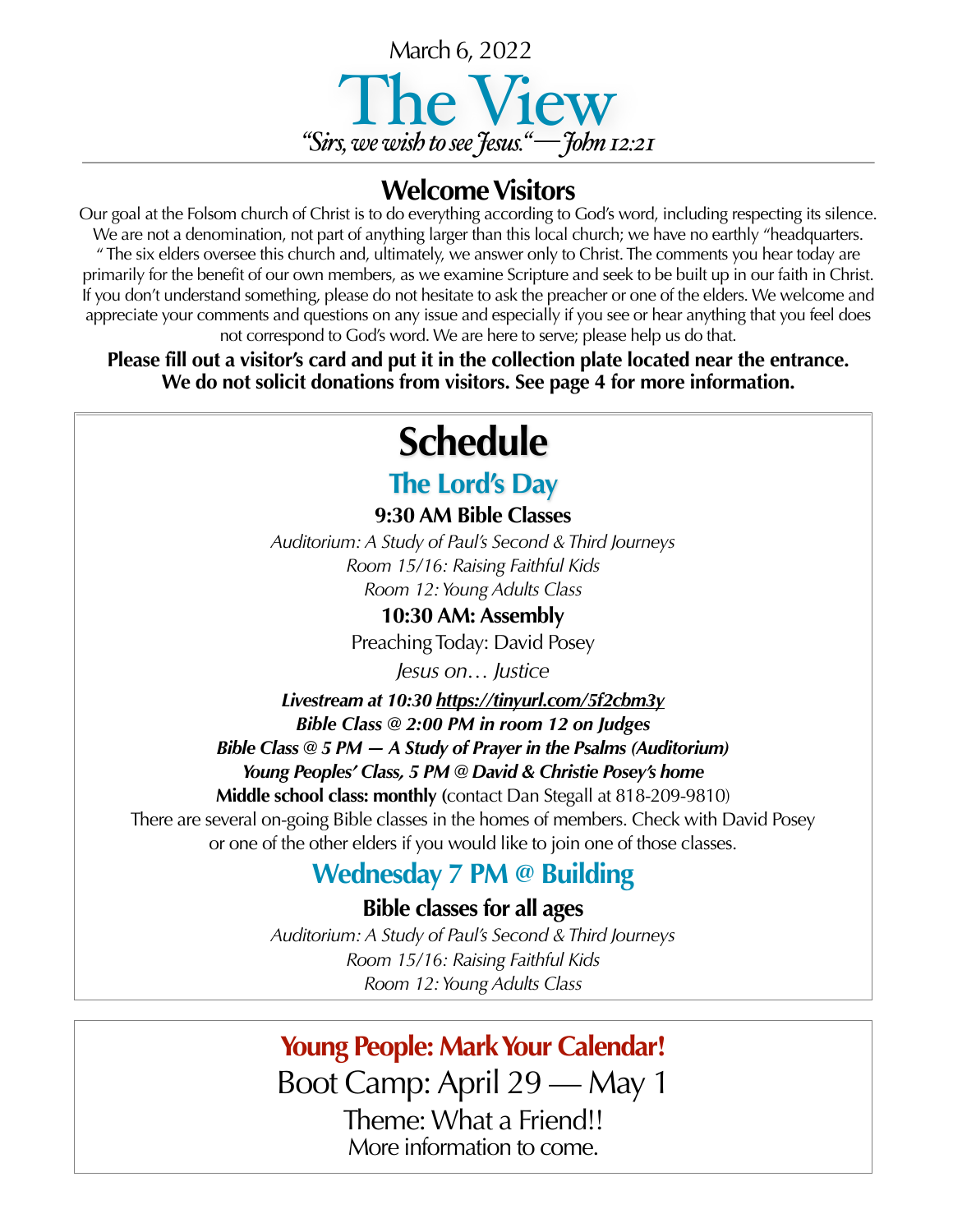# Respecting the Elders

BY ANDREW WESTPHAL

[I was reviewing some old Views and ran across this article by our late, dear friend and brother, Andrew Westphal. For those who don't know Andrew, he was like a son to us and to others. He died in April, 2016 at the age of 29. I really miss him.

At a meeting recently, the elders decided to write a few articles on aspects of the eldership. We've published at least three in the past few months. This unsolicited article was written by Andrew in January 2013. And yes, the article is long; see the sidebar on page 3.]

I magine hearing of a congregation of the Lord's people who have been having some problems with some of its members and elders. On a recent Wednesday night after class lies who now cannot afford to maintain the building they have met in for 20 years.

What went wrong? What could have prevented this? Obviously this is a hypothetical situation and hard to imagine happening here. But, theoretically, it could happen. With enough of a gradual decline of respect and godly attitude towards the men leading us, we could find ourselves in a situation where we are taking the wind out of the sails of these men. With an improper and sinful attitude we could cause our brothers to stumble in their responsibilities, or even decide to step down from them altogether.

some of the members approached one of the elders and had a heated discussion within earshot of many of the members. Some of the other members were disgruntled and meanspirited towards both of the elders because they have recently talked about having two adult classes instead of one, and many of the mem-

bers don't want to be separated for class. In addition to that, the elders received a lot of criticism after announcing they would be implementing group meetings, and many of the members did not want to feel obligated to attend yet another class.

Now imagine hearing a week later that both elders decided to step down. One man had enough. He was tired and weary from having to juggle work responsibilities and the stresses some of the members were imposing. However, because he didn't believe it would be right to leave the congregation, he felt it would be best to step down for now. This resulted in the other elder stepping down as well since the Bible only refers to elders in the plural. There is no scripture that suggests it would be approved by God to only have one elder serving. So now the congregation is left without elders. Last week it had two, now it has none.

Things continue to spiral downward for the church because of the lack of leadership and inability for many to agree. Sadly, the church ends up dwindling all the way down to just a few fami-

"This is the godly attitude that we are expected to have towards the elders: 'Obey your leaders and submit to them, for they are keeping watch over your souls, as those who will have to give an account.'"

Obviously we don't want this to happen. We want them to help lead us in unity and truth as a working body of Christ here in Folsom. We want to get to heaven, and we want them to get to heaven. Are we doing everything we can to ensure that? This is the godly attitude that we are expected to have towards the

elders: "Obey your leaders and submit to them, for they are keeping watch over your souls, as those who will have to give an account. Let them do this with joy and not with groaning, for that would be of no advantage to you" (Hebrews 13:17). Paul says to hold them in high regard in love because of their work (1 Thess. 5:13).

Are we mindful of their needs? Are we trying to help them serve their positions more effectively and efficiently in any way we can? Do we remember that they are not only trying to protect and lead us in our faithfulness to God, but that they are on the same journey themselves and want to get to heaven? There are a lot of questions we can and should ask ourselves.

In light of the elders' annual big meeting weekend, I started thinking about all the effort they put into shepherding this congregation. Then I started thinking about all those questions above. Then after reading through scripture about our responsibilities to our elders, I narrowed it down in my mind to one thing. The greatest respect we can show the elders is our desire to help them get to heaven. If we start with this attitude, the rest is simplified for us.

*Continued on page 3*